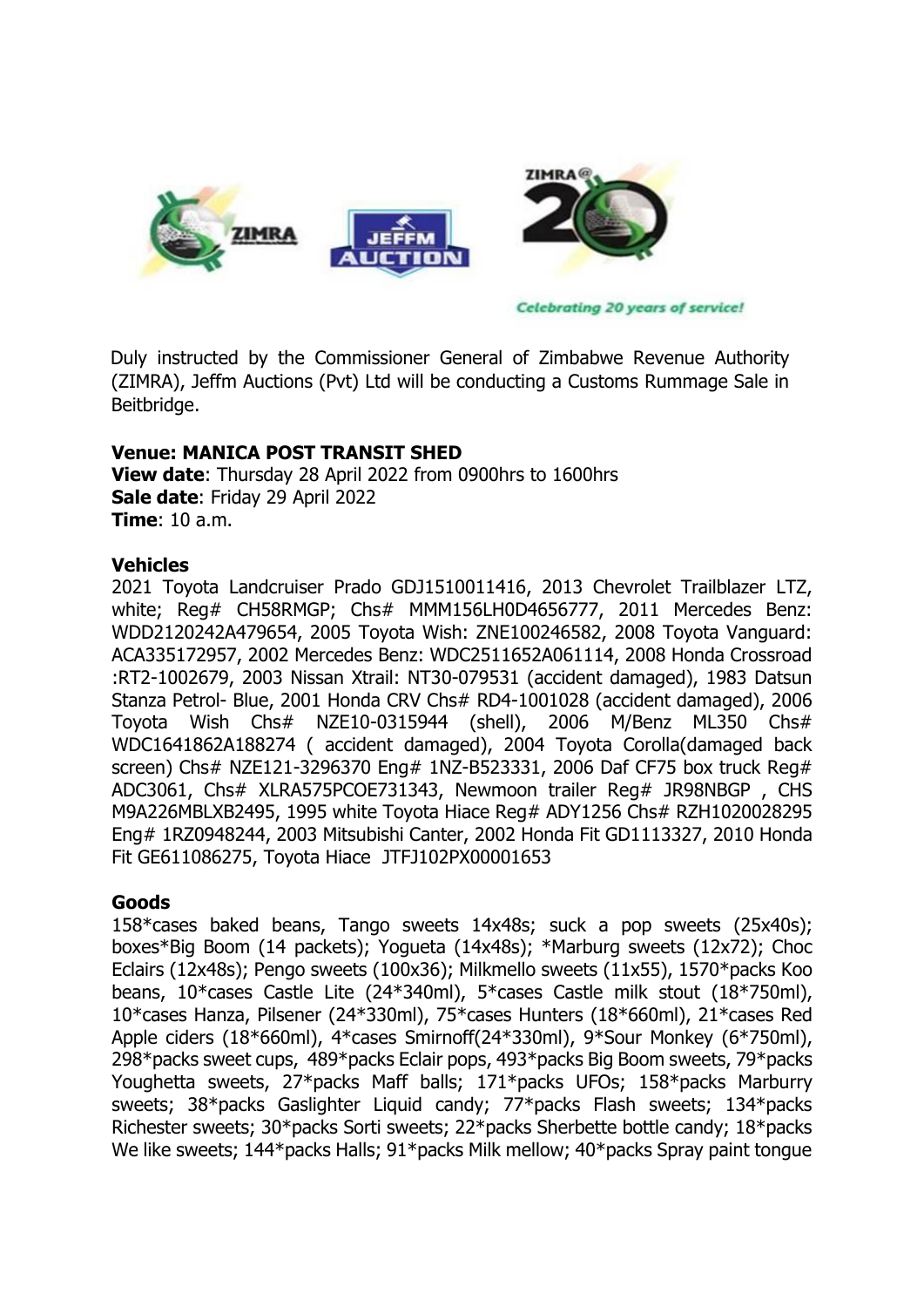sweets, 745\*boxes Stumbo sweets, 42\*boxes Harrier whisky (12\*750ml), 53\*boxes Vat 69 whisky (12\*750ml), 4\*boxes Southern comfort (12\*750ml), 10\*boxes First Watch whisky (12\*750ml), 20\*boxes Russian Bear Vodka (12\*750ml); 120\*boxes Savannah cider (24\*330ml), 24\*packs of Satiskin, 250\*cases Bull Brand; 2011 cases Tomco; 250\*packs Hello corn snacks (12\*100g), 20\*boxes Best whiskey (24x200ml); 15\*boxes Best Marula fruit cream (24x200ml); 17\*boxes best whiskey (12x750ml); 16\*boxes best Marula cream (12x750ml); 92\*boxes Stretton's triple berry (12x750ml); 90\*boxes Stretton's wild berries (12x750ml); 51\*boxes Jameson whiskey (12x750ml); 91\*boxes VAT69 (12x330ml), 48\*boxes corona extra (24 each); 4\*sacks loose tins bull band beef; 100\*Choc Éclair sweets boxes; 10\*Satiskin (6x2); 25\*packs Makanyise 210\*packs Hello Snacks, 93\*big boom box; 99\*packs Dark and Lovely, 303 \*First Watch whisky, 354\* packs Koo baked beans, 7\*boxes John Walker Red; 3\*boxes Jameson Stout (12\*750ml), 50\*boxes Best (12\*750ml), 5\*boxes Imperial blue (12\*750ml); 7\*boxes Viceroy (12\*750ml), 16\*boxes Amarula cream (6\*750ml), 690\* cases Savannah Dry (24\*330ml), 740\*cases Hunter Dry (24\*330ml), 741\* cases Hunter Gold each (24\*330ml); 24\*new tyres size 13, 145\*phone covers, 1\* box R90R-56AA-GGX containing 40 fasteners, 1 x box containing 1000 fasteners, walkie talkie (licence),  $3*$ aluminium windows,  $1*$ Ellis Brown ( $12*750q$ ),  $5*$ salt ( $10*1kq$ ),  $1*$ box Sona bath soap, 100\* packs Cremora (20\*750g); 1829\*boxes MAQ (license); 940\*boxes Britelite soap; 52\*boxes Protex, 61\* boxes Easywave soap (24\*1kg), 23\*solar batteries (sky king), 2\*boxes Sona, 924\*500ML0, 60\*2L tomato sauce, 60\*2L BBQ sauce, 60\*2L vinegar, 20\*5L tomato sauce, 2\*bales grease proof papers, 10\*bales plastic cutlery, 50\*bales mini plastic bags, 5\*solar light, 2\*used scaffolding, 30\*20mm conduit pipes, 26\*chip package boxes, 1\*chip fryer, 1\*50'' used Sansui TV, 1\*Toyota Hilux bull bar, 5\*tissue rolls, 1\*19kg gas bottle, 13\*switch cases, 7\*boxes baking paste, 5\*golf bags, 6\*pairs shoes, 1\*used microwave, 3kg clothing, 6\*packages various grocery, 686\*packs tissues, 99\*boxes sunlight liquid, 150\*boxes Lifebuoy, 48\*boxes Protex, 5\*boxes Lux, 94\*boxes Clere, 196\*boxes Nivea, 49\*sunlight washing powder (licence), 97\*Johnson baby jelly, 381\*cases Ingrams cream, 498\*boxes candles (25\*450g), 4\*upright refrigerators (C260) (licence); 271\*MAQ (2kg),9\*MAQ (8x2kg) (licence), 1\*upright fridge (C260)(licence), 1\*stove, 1\*upright refrigerator (C260), 3\*freezer (481L)(licence), 3\*freezer (GF120) (ODS licence), 1\*stove; 403\*Green Brite soap, 100\*packs Cremora (20\*750g); 1829\*boxes MAQ (license); 52\*Protex, 340\*Britelite soap (24kgs), 32\* purity baby food packs (6  $*125$  ml), 85  $*$ packs first choice milk (6  $*1$  litre),  $*6$  close up toothpaste boxes (12  $*6*125$ gr),  $*250$  Bakels Whippet (5 kgs), 107  $*$ packs fruit juice blend (6  $*$  1 litre), 150  $*$  packs Liqui fruit (12  $*$  1 litre), 140 $*$  Britelite candles boxes (25  $*$  400g), 120 $*$  Britelite soap,  $4*$  KIC fridge (ODS licence);  $1*$  store fridge,  $1*$  2 piece 4 door wardrobe,  $1*$ room divider,  $3*$  4 doors wardrobe,  $1*$  3 piece cupboard,  $1*$  glass coffee table,  $2*$ boxes coffee table chairs, 1\* box dining room chair set, 1\*double door fridge (DFF456); 1\*stove, 1\*upright (C260); 1\*upright (C425); 1\*KIC KTF 518/1 me upright fridge (ODS license), 62\*boxes Remington Gold cigarettes, 9\*bales satchels, 7\*bales woollen hats, 2\*bales socks; 1\*bed, 4\* doors, 2\* Defy 4 plate stove, 1\* Defy up 348 metallic water dispenser fridge, 2\*bar fridges; 23 pillow cases, 8 x2kg MAQ, 1\*tow hook pin and chain; 1\*shaft PTO 1000 RPM; 1\*shaft PTO 540 rpm; 1\*PLN top link; 6\*ball joints; 1\*operator manual; 1\*tool kit, 1\* Bells parts box, \*1 chain DSV,\*1 wire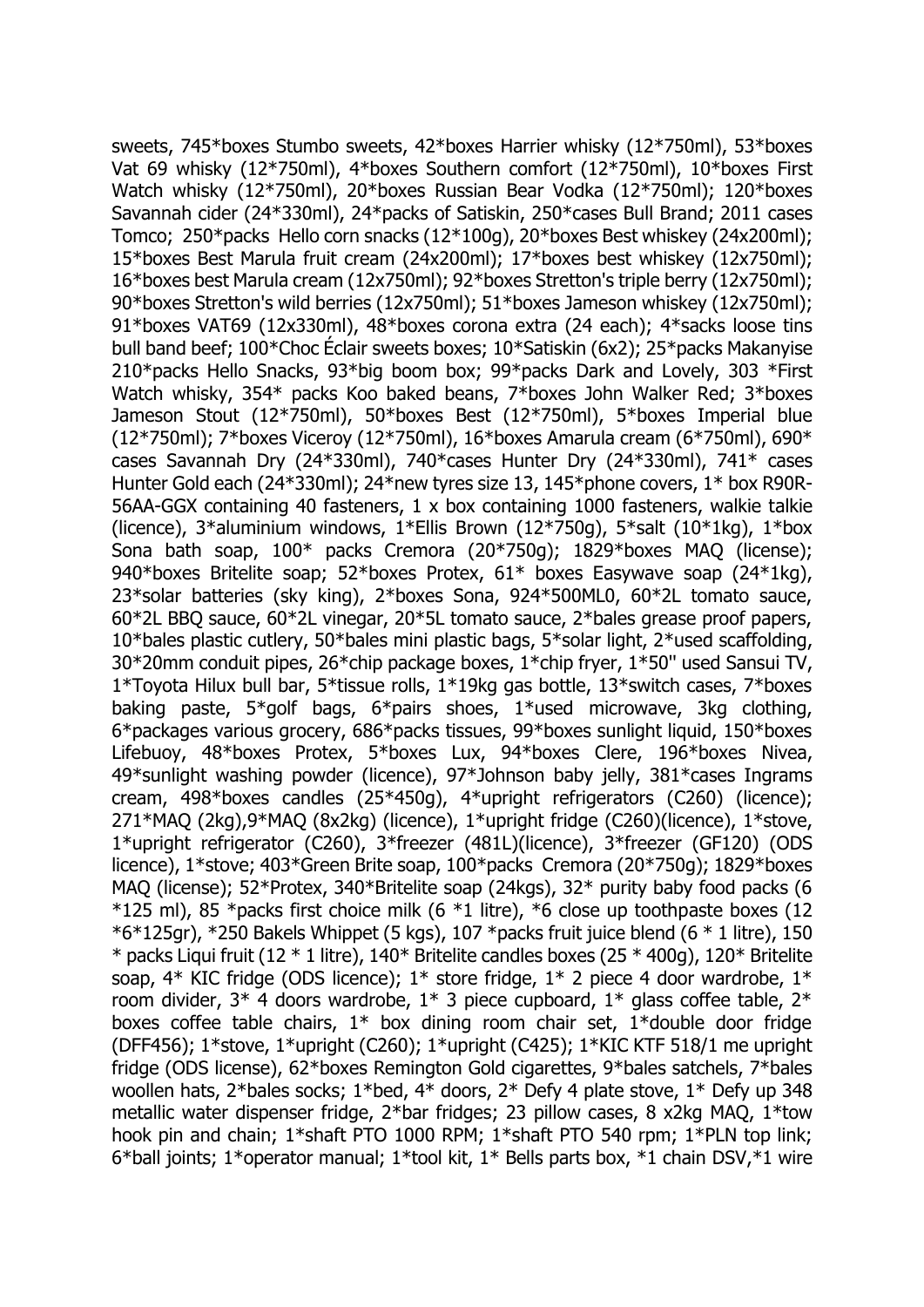rope cable ,\*2 storage boxes mixed; \*2 kitchen cupboard in CKD form; 1\*drum naked wire; 5\*drums 6mm cable; 1\*roll red cable; 1\*1/2 roll 6mm red cable; 4\*earth rod; 2\*10 black PVC tape; 4\*switch boxes; 9\*ventilator filters; 2\*power supply; 4\*72pc connectors; 8\*100 pcs connectors; 8\*100pcs cable tires; 6\*switch breakers; 8\*switch breakers; 4\*power breakers; 10\*solar fuses; 4\*power handlers; 2\*switch disconnectors; 4\*metal shields, 3\*bales fabric, 2\*Mundo ladders, 1\*48kg gas tank, 2\*new tyres, 30\*50kg flour(license), 1\*door metal detector, 9\*bales off cuts, 620\*boxes recordable CDs; 2\*boxes spray paint; 2\*boxes CD sleeved; 4\*boxes printing ink, 2\*upright refrigerator(ODS licence); 400\*Britelite soap boxes; 38\*boxes Nivea Body cream; 150\*boxes Dlite cooking oil, 200\*packs Master diapers, 50\*boxes Britelite candles, 182\*blankets (license), 58\*boxes said to contain shelves, 142\*boxes Britelite bar soap; 48\*bed covers, 17\*boxes Liqui Fruit, 30 \* boxes Dragon, 1900 \* boxes MAQ washing powder (MOIC License), 284 \* Cases Dragon Energy Drink (24 \* 500ml), 2490 packets \* 2kgs MAQ washing powder (MOIC License), 55 Boxes Britelite washing powder, 2 \* Defy deep freezers, 10 \* boxes Ellis Brown, 12 boxes rice, 15 boxes green bar (24 \* 1kg), 1 \* Restopedic bed (MOIC license), 99 \* boxes Britelite green bar, 500 Jumbo boards, 90 doors, 2 bed set (MOIC license), 201\*boxes Brightlite (24\*1KG); 11\* packs mayonnaise (12\*750G); 525\*packs Dragon (24\*500ML); 48\*packs Switch (24\*500ML); 20\*packs Pastry King baking fat (10\*2,5KG); 201\* boxes Brightlite (24\*1KG); 12 \* packs Mayonnaise (12\*750G) ; 525\* packs Dragon (24\*500ML); 48\*Switch packs (24\*500ML), 3\*Defy upright fridge; 1\*Defy washing machine; 2 Defy upright fridge C330; 18\* 3,5l bellied Kango pots; 42\* 8cm mugs 10doz Kango; 13\*8,5l bellied Kango pots; 3\* 12,5l bellied Kango pots; 1\* Defy deep freezer.

# **Conditions of Sale**

- Deposit for vehicles: **ZWL\$1 000 000.00**
- Big Lots: **ZWL\$2 000 000.00 per 2 big lots**
- Trucks: **ZWL\$1 500 000.00**
- Small lots: **ZWL\$1 000 000.00**
- Deposit is refundable if all sale conditions are met.
- Entry is strictly to catalogue holders only, at **ZWL7 000.00** per head.
- **Payment strictly Cash/Swipe/RTGS at the conclusion of the sale**
- **All COVID 19 regulations to be observed.**
- **No Mask No Entry, Temperature Screening and Social Distancing on Viewing and Sale Days**

## **Forthcoming ZIMRA Auction Sales**

- Bulawayo 5 May 2022
- Beitbridge 24 June 2022